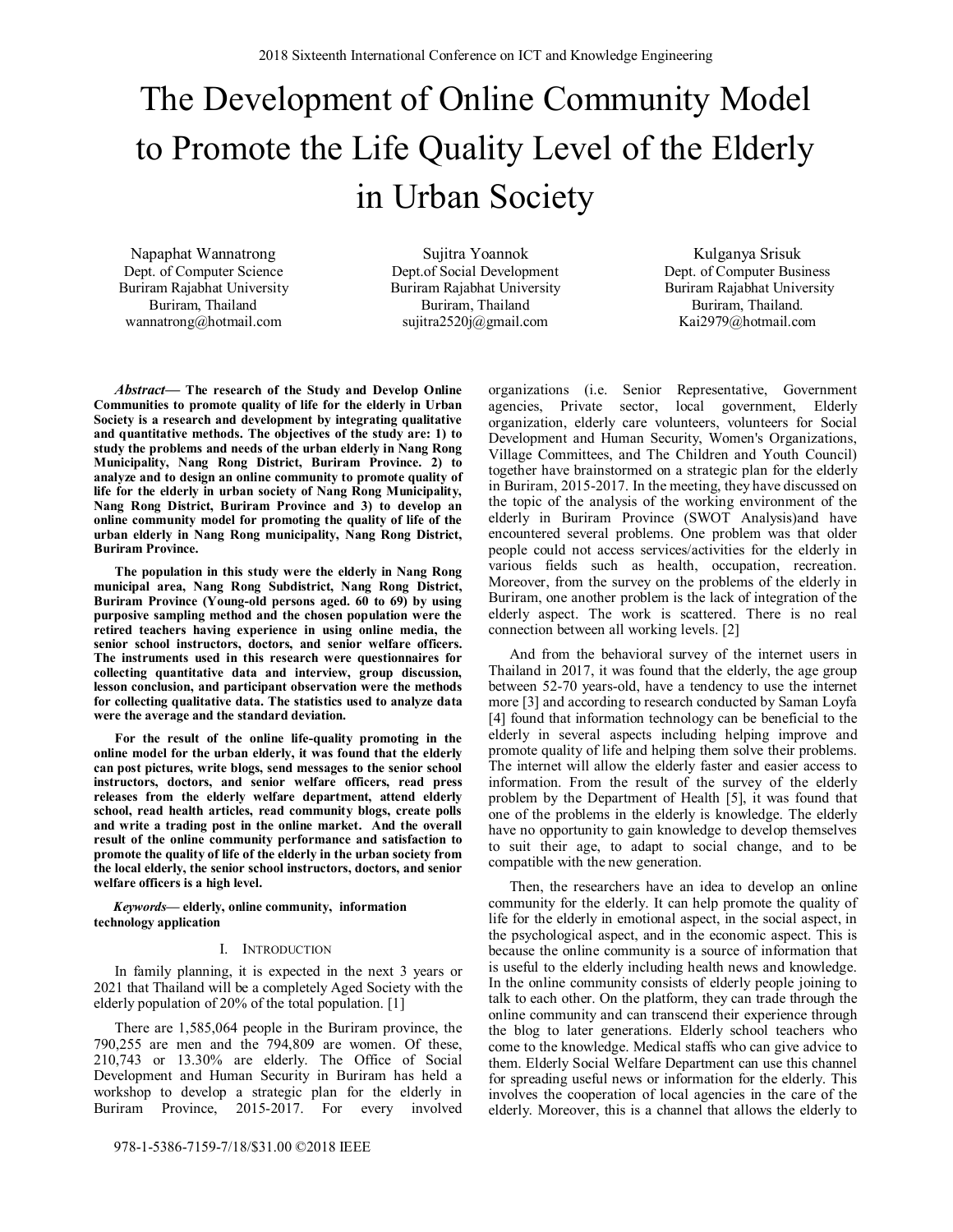be able to rely on themselves and to improve their quality of life. From the problem of entering the elderly society, it is an active aging society that will lead to a better quality of life for the elderly. Ultimately, the problem of entering the elderly society can become the Active Aging society which leads to the better elderly's quality of life.

# II. BACKGROUND KNOWLEDGE

#### *A. Online Community*

Jenny Preece [6] has mentioned that the online community is a community of people exchanging their information through the internet. Amy Jo Kim [7] has defined that an online community is a community that allows the members to be involved in other members' activities. Yuen Poovarawan [8] has given the meaning of a website that it is the computer that can display information on the World Wide Web.

From the mentioned above, it can be concluded that the online community means the website which is a place gathering people who share their interests over the Internet. It consists of web pages that are linked together by displaying information on the World Wide Web.

The important elements in the development of an effective online community in Sociability aspect; the development of the system must be emphasized in 1) Objective: It must be clear and have the standpoint. 2) People: It must emphasize the building of credibility among themselves. 3) Policy: It must be clear, support the creation and preservation of the community. Apart from that, the usability of the webpage has to: 1) Focus on the design of the system that encourages users to access the data easily. 2) Be simple, friendly, and convenient. 3) Having consistency in the layout of the webpage components (Information Architecture Design) which presents an important component to effective online community development, as shown in Fig. 1.



Figure 1. The important elements in the development of online community [6]

## *B. Problems in the Elderly*

The problems that occur in the elderly as a result of the change of age resulting in many problems for the elderly. The Department of Health [5] has shown problems with the elderly, divided into the following problems:

 The Physical aspect includes physical health problems. Elderly people often have health problems from their body deterioration. They have various diseases including both physical and brain disease.

- The Psychological aspect includes psychological problems. The elderly could not be given sufficient attention and warmth from their offspring making them feel lonely, desolate, and may have an anxiety, such as worrying about being abandoned by their relatives or worrying about their death. Elderly people often have a mood swing, such as grief, apathetic, or self-centered. Some elderly people also have a sexual desire, which is not suited for their age letting them be disappointed.
- The Economic aspect is the economic problem. The elderly who are poor; there are no children for caring for them. Some may have no income or just a little income which is not enough for a living. Some of them may be homeless which can be in difficulty.
- The Social aspect includes the problem in value change. At present, the change in socio-economic conditions has made the youth less likely to have access to their parents, teachers and elderly leading to a rising need in nursing homes. Knowledge problems: The elderly have no opportunity to gain knowledge to develop themselves to suit their age, to adapt to social change, and to be compatible with the new generation. Social problems: Elderly people may not have the same respect by the society. Especially, those who used to be high ranking officials. Children and young people have a bad attitude toward the elderly seeing old people outdated, talking nonsense and helpless.
- The Socio-economic needs of the elderly include the need to get attention from others and the need to be a part of the family, society, and parties. They need a help from the society and a role in the society by their aptitude. The elderly need support from their family and the society in the aspects of their living, their income, and services from the state. They want to live in the community and to participate in community and social activities. They need to rely on themselves; and, no need for compassion. They need Income guarantee and insurance for old age.

#### *C. Technology Acceptance Model: TAM*

The concept of technology acceptance (TAM) [9] is intended to be a model for predicting information technology acceptance, consisting of two key factors that influence the factor of Adoption or intention to use the technology (usage). Those are:

 Perceived Usefulness: Perceived Usefulness refers to the level at which individuals believe that the use of information technology improves the performance and the efficiency of the work; for example, a person recognizes that the use of technology is beneficial, resulting in better work quality or faster completion. This results in an increase in revenue as external motivation (Extrinsic Motivation). Perceived benefits can have indirect effects on the usage by passing on the acceptance of the economic and social needs of the elderly, such as the need to get attention from others,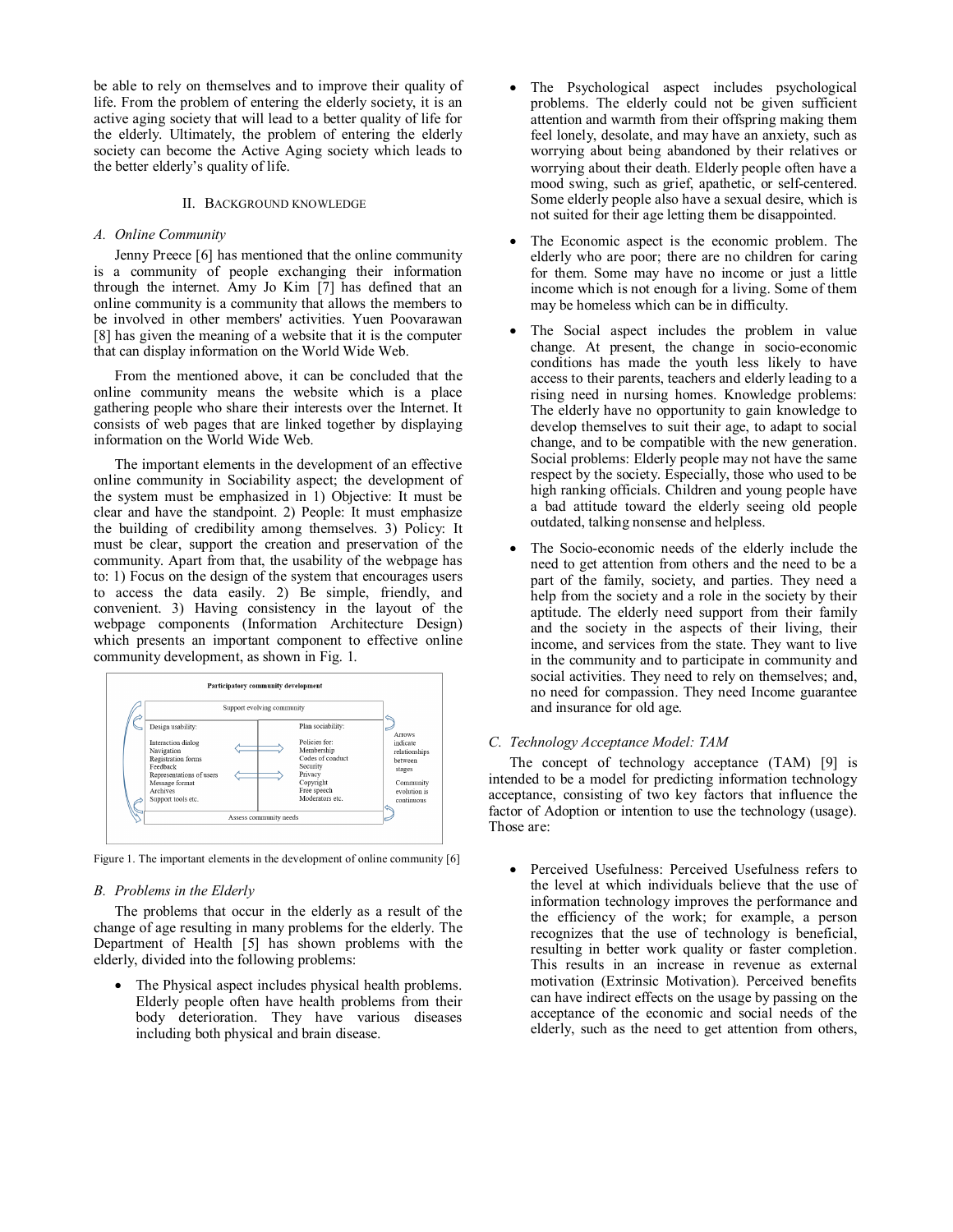the need to be a part of the family, society and parties, the need to get help from the society, and the need to live in a community and to participate in community and social activities as well as to reduce dependency on others.

 Perceived Ease of Use (PEOU) refers to the level which users expect to have on a targeted technology is easy to use and effortless. Which technology simple and easy to use is very likely to be accepted by users. Perceived ease of use has a direct influence on users' acceptance behavior or willingness to use and indirectly influence their use by passing on acceptance behavior. It also found that perceived ease of use influenced perceived benefits as shown in the technology acceptance model (Fig. 2).



Figure 2. Technology Acceptance Model [9]

### III. METHODOLOGY

The research of the Study and Develop Online Communities to Promote Quality of Life for the Elderly in Urban Society is a research and development comprising of integrating qualitative and quantitative data collection as well as the System Development Life Cycle (SDLC). The objectives of the study are: 1) to study the problems and needs of the urban elderly in Nang Rong Municipality, Nang Rong District, Buriram Province. 2) to analyze and to design an online community to promote quality of life for the elderly in urban society of Nang Rong Municipality, Nang Rong District, Buriram Province and 3) to develop an online community model for promoting the quality of life of the urban elderly in Nang Rong municipality, Nang Rong District, Buriram Province.

## *A. Area of the Study*

The area of this study is Nang Rong Municipality, Nang Rong District, Buriram Province. The reason is the elderly group of the Nang Rong district is a strong group. There are an elderly club and senior School which is the model for the other areas to follow. Moreover, one of the researchers was in the Nang Rong area. There have been an observation and questioning of the concerned people in the area. It was found that people the elderly club in the district of Nang Rong weave a strong bond together; and, organizes activities regularly. Despite, the leader of the Nang Rong age group is a strong leader since they have experienced in being community leaders before. There are also many retirees who were public servant which have the experience and readiness to use the

online media. This is suitable to be the target area to use the developing system.

## *B. Population and Sample Group*

After the participation in group discussions with relevant stakeholders in the area, including community leaders, community health volunteers, and senior welfare officers of Nang Rong Municipality. It was found that the retired public servant teachers will be the target group of this research. Because the group is ready in time and in the device, a smartphone.

*The Population*

The population of The Development of Online Community Model to Promote the Life Quality Level of the Elderly in Urban Society research are: 1) The young-old (60-69 years old) who are retired public servant teachers both male and female with the experience in online media in Nang Rong Municipality, Nang Rong District, Buriram Province. 2) The Senior school instructors in Nang Rong Municipality, Nang Rong District, Buriram Province. 3) the Senior Welfare Officer of Nang Rong Municipality, Nang Rong District, Buriram Province. 4) the Primary Care Cluster doctors in Nang Rong Municipality, Nang Rong District, Buriram Province.

*Sample Group*

The sample group of The Development of Online Community Model to Promote the Life Quality Level of the Elderly in Urban Society research is divided by the method of the data collection which are:

*Quantitative study:* 1) 23 young-old elderly (60-69 years old) who are retired public servant teachers both male and female experienced in online media and live in Nang Rong Municipality, Nang Rong District, Buriram Province 2) 3 Senior school instructors in Nang Rong Municipality, Nang Rong District, Buriram Province. 3) 2 Senior Welfare Officer of Nang Rong Municipality, Nang Rong District, Buriram Province. 4) 2 Primary Care Cluster doctors in Nang Rong Municipality, Nang Rong District, Buriram Province.

*Qualitative study:* The Study, discussions, and interviews as follows: 1) The caregiver for young-old elderly (60-69 years old) who are retired public servants both males and females who are experienced in online media in Nang Rong Municipality, Nang Rong District, Buriram Province 5 people 2) Senior School Instructors in Nang Rong Municipality, Nang Rong District, Buriram Province 3 people. 3) Senior Welfare Officer in Nang Rong Municipality, Nang Rong District, Buriram Province 2 people 4) Primary Care Cluster doctors in Nang Rong Municipality, Nang Rong District, Buriram Province 2 people and 5) The Relevant people in the area including community leaders, village health volunteers, senior school representative, senior club representative, and representatives of Nang Rong district pensioner's club 5 people in total.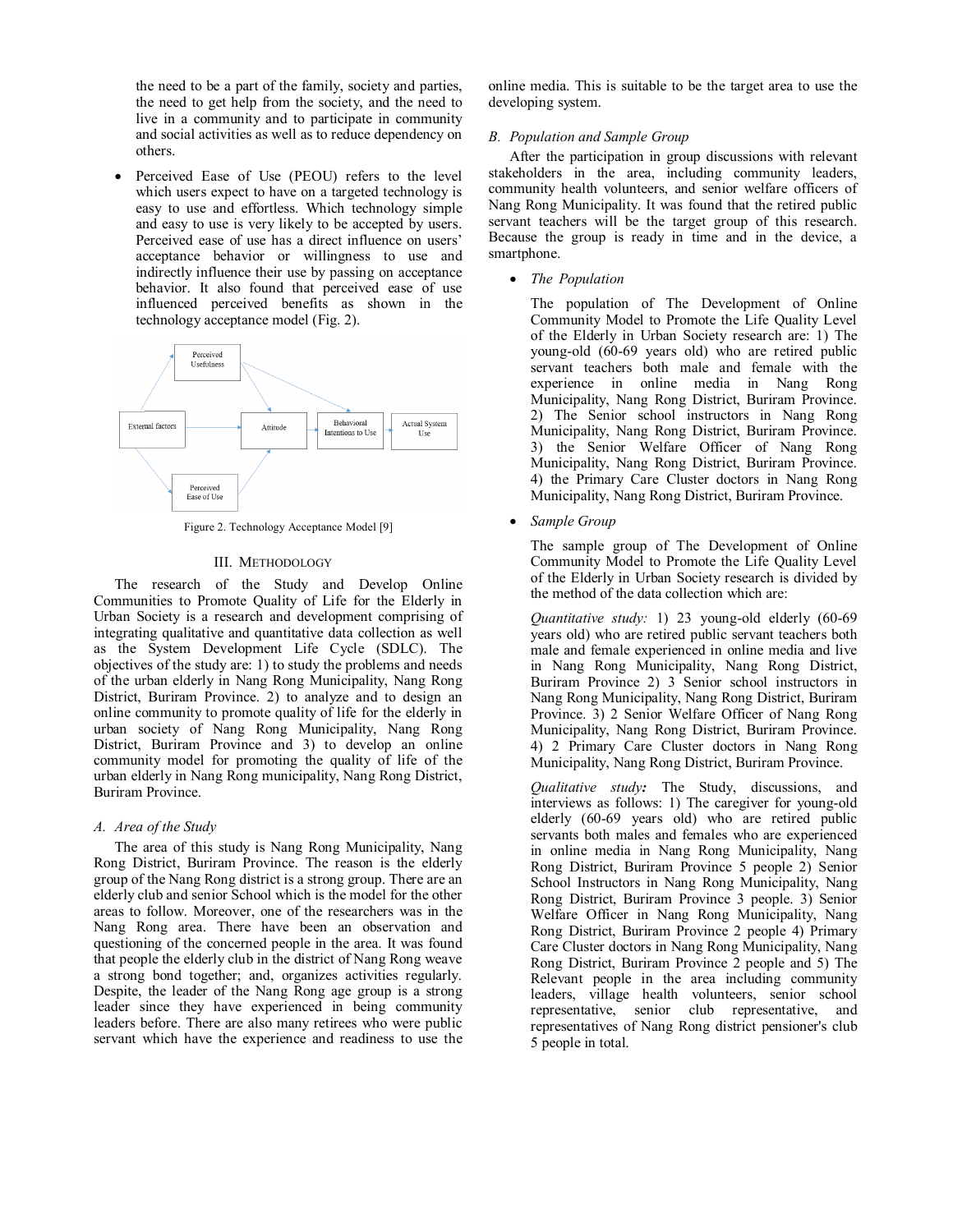# *C. Research Methodology*

In research methodology, it is the integration of quantitative study and qualitative study as well as the System Development Life Cycle (SDLC) which has the process as follows:

- Preparation phase: It is a step before starting the process. The Researchers convened and planned before the fieldwork, then went to the area to coordinate with the relevant agencies in the area.
- Objectives execution phase: The process consists of the following processes: *Requirement Analysis:* A process for collecting problems information and the needs of the elderly in the area using the focus group. *Analysis and Design New System:* It is the process of bringing problems information and needs to analyze and design the online community. *Development System:* It is a process of developing the online community. *Evaluate system by stakeholders:* It is a process of online community assessment by people involved in the area, namely representatives of the elderly club, senior school representatives, local hospital representatives, and village health volunteers. The progress is the assessment, the discussion and the system improvement as suggested after the discussion. *Training and Evaluate System by Sample Group:* It is the training for the sample group of 23 people. *Maintenance:* the results follow up. *Deployment:* Deliver the system to the area.
- Conclusion phase: This is a summary of the results and the discussion.



The Research Methodology is presented in Fig.3.

Figure.3. Research Methodology

# IV. RESEARCH RESULT

Research results, according to the research objectives, are as below:

*A. Research Result from Objective 1: To study the problems and needs of the urban elderly in Nang Rong Municipality, Nang Rong District, Buriram Province, from the focus group, are as follows:* The results from the elderly group's representatives, senior school representatives, community leaders, health care volunteer representatives, and Nang Rong government representatives panel discussion finding the elderly problems and needs in urban area are:

1) The problems encountered in using online media include visual health problems, brain development, the decrease in learning ability, income insufficiency, the lack of tools such as no WiFi or no internet signal, the lack of budget to buy IT equipment, limited knowledge of IT, the Internet has no coverage, and the need to rely on their children in communication.

2) Expectations in the research include the needs of the elderly to participate in the program, to exchange their knowledge, to have the high quality of life. The researcher also expects to reach the information of the urban elderly and make them more sociable and see the benefits of using the IT media. The elderly are expected to be able to use online media in professional development and communication with related organizations and to be able to make more friends by using their IT knowledge. The researcher also expects on the individual IT system in the community, with the online media training program in order to make the elderly more selfreliance, with the good social quality of life and reduce the gap to understand and use IT as a learning center.

3) The approach in the development of online media for the elderly's quality of life includes the development in the local community, online media for brain development making the elderly away from depression, fast and easy access to online media, publications such as brochures about online media, learning resources for improving the quality of life in Nang Rong, IT systems as well as consistency training, high quality of life for the elderly in social aspect, the monitored training, counseling center with available contact point, and the leader can give the advice to project members and every elderly in this program can use IT.

 The results of the problems data collection and the needs of the elderly from the elderly sample group. The results are as follows: Based on the summary of the questionnaire, the problems encountered by the elderly in the Internet activity. It was found that the most occurred problem in the Internet activity was online ads accounted for 9 people, or 42.9%. The next problem was the junk mail problem 8 people in total accounted for 38.1%. Followed by health problems such as eye problems, 7 people accounted for 33.3%. The next is a difficult or frequently disconnected Internet connection and lack of knowledge and skills to use the apps. The number was 6 people, 28.6%. The next problem was three people didn't have their own PC (14.3%). The next problem was the lack of hands-eyes relationship skill i.e. problem in using mouse and keyboard, two people in total accounted for 9.5%. Lastly, one person cannot find what they want on the internet accounted for 4.8%. Apart from that, in terms of the needs, they wanted a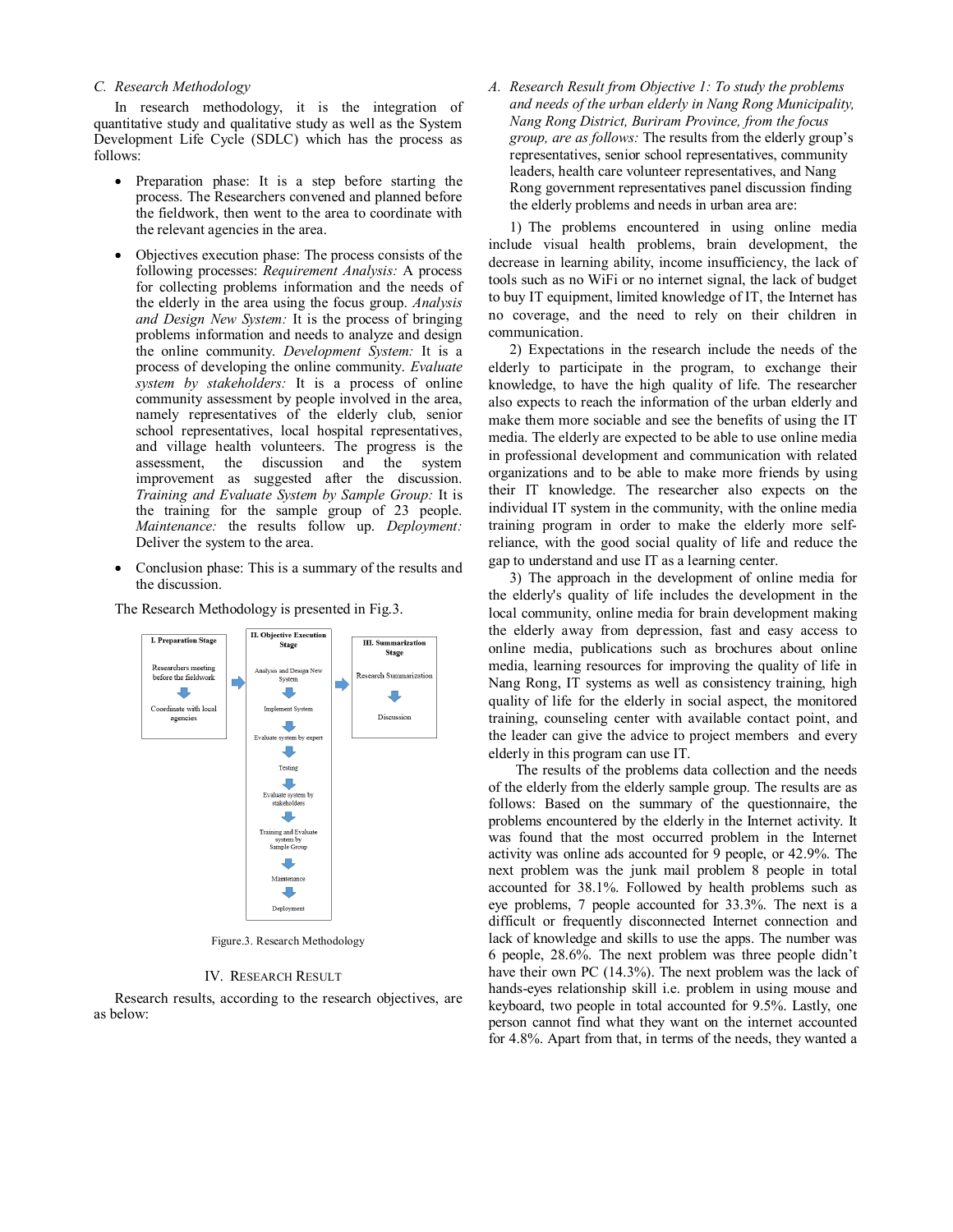bigger font, the instruction to use the app to chat with their friends and the app improvement to be easier to use. Because they are the elderly if there were so much process they would lose the will to use the apps.

- *B. Research Objective 2*: To analyze and design the online community model in order to promote quality of life for the urban elderly. The results of the analysis and design of the system are as follows:
	- 1) *The analysis result of The Use Case Diagram*



Figure.4. The Use Case Diagram

2) The screen design result is as follows:

For the online community application design, the results of the analysis of the needs of the elderly are as follows: they wanted a bigger font, the instruction to use the app to chat with their friends, and the app improvement to be easier to use. Because they are the elderly if there were so much process they would lose the will to use the apps. The study and research found that website design for the elderly needs to have large images, clear pictures, readable characters, and illustration to explain the content easily and not use too many colors and use bright colors. The content should be categorized to understand easily. [10-11] The design of the screen is shown in Fig.5.



Figure.5. The screen design result

*C. Research Objective 3:* To develop an online community that promotes the quality of life of the urban elderly in Nang Rong Municipality, Nang Rong, Sub-district, Buriram Province. The results are as follows:

1) The result of the online life-quality promoting in the online model for the urban elderly in Nang Rong Municipality, Nang Rong District, Buriram Province in the elderly's part, elderly school instructors, and the Primary Care Cluster doctors. The elderly can post pictures, write blogs,

send messages, read press releases from the elderly welfare department, attend elderly school, read health articles, read community blogs, create polls and write a trading post in the online market.

2) The result of the online life-quality promoting in the online model for the urban elderly in Nang Rong Municipality, Nang Rong Sub-district, Buriram Province in the officers' part is consisted of the following menus: user login, advanced users, news and information, web board, voting system, online lesson management, health article management, blog management, post management and online marketing management as shown in Fig. 6.



Figure.6. Samples of the elderly's life-promoting online community screen

From Fig. 6. The homepage in the Social Welfare Section contains the following menus: Users, advanced users, news and information, forums, voting systems, online lesson management, health articles management, blog management, post management, and online marketing management.

| <b>ATLET NAMED</b>                      |        |                       |                                                                  |                  |                 |                                                                                                                                                                                                                                                                                                                                                                                                                                                                            |       |       |
|-----------------------------------------|--------|-----------------------|------------------------------------------------------------------|------------------|-----------------|----------------------------------------------------------------------------------------------------------------------------------------------------------------------------------------------------------------------------------------------------------------------------------------------------------------------------------------------------------------------------------------------------------------------------------------------------------------------------|-------|-------|
| Acceleration and Con-                   | centri |                       |                                                                  |                  |                 |                                                                                                                                                                                                                                                                                                                                                                                                                                                                            |       |       |
| <b>Distances</b>                        |        |                       |                                                                  |                  |                 |                                                                                                                                                                                                                                                                                                                                                                                                                                                                            |       |       |
| <b>STATISTICS</b>                       | ×      | <b>Homes</b>          | <b>Director</b>                                                  | m                | m               | C Donor and                                                                                                                                                                                                                                                                                                                                                                                                                                                                | acts. | 1,000 |
| <b><i><u>Institute Grandman</u></i></b> | B.     | reads.                | malability increasing in the art Sigurapounds.                   | <b>BE-RECORD</b> | (5 kins)        | $\frac{1}{2}$                                                                                                                                                                                                                                                                                                                                                                                                                                                              | п     | - 13  |
| <b>Harry</b>                            | ×      | and it.               | tonogethetics and he dissupersystem responsibilities algorithmen | <b>BURDER</b>    | <b>HOWA</b>     | $\frac{1}{2} \left( \frac{1}{2} \right) \left( \frac{1}{2} \right) \left( \frac{1}{2} \right) \left( \frac{1}{2} \right) \left( \frac{1}{2} \right) \left( \frac{1}{2} \right) \left( \frac{1}{2} \right) \left( \frac{1}{2} \right) \left( \frac{1}{2} \right) \left( \frac{1}{2} \right) \left( \frac{1}{2} \right) \left( \frac{1}{2} \right) \left( \frac{1}{2} \right) \left( \frac{1}{2} \right) \left( \frac{1}{2} \right) \left( \frac{1}{2} \right) \left( \frac$ | п     |       |
| <b>Brown Advisor Rev</b>                | и      | distribution and a    | make the Lothical constitutional substances member it area it in | <b>BURGHARE</b>  | <b>HILAUS</b>   | $\frac{1}{2}$                                                                                                                                                                                                                                                                                                                                                                                                                                                              | п     | - 13  |
|                                         | и      | contract of the start | extremalise transduction decomposade                             | <b>BURNING</b>   | and an extent   | <b>Service</b>                                                                                                                                                                                                                                                                                                                                                                                                                                                             | в     | m     |
| <b>CONTRACTOR</b>                       | $\sim$ | distances and a       | mobile incompanyon wheelastate this expectation the test         | <b>BURNING</b>   | <b>AND REAL</b> | <b>Service</b>                                                                                                                                                                                                                                                                                                                                                                                                                                                             |       |       |

Figure.7. Samples of the elderly's life-promoting online community screen

Fig.7. News and information management screen, which the officers can add, search, edit and delete news and information.

3) The results of the system evaluation from the users. The online community promotes the quality of life for the elderly living in the urban society in Nang Rong Municipality, Nang Rong District, Buriram Province in terms of the usage, user interface, and efficiency in the use. User evaluation results of the online life-quality promoting in the online model for the urban elderly in Nang Rong Municipality, Nang Rong Subdistrict, Buriram Province from the 3 experts; computer expert, media design experts and elderly expert: The average point of 4.58 with standard deviations at 0.62, and the average of 3.83 with standard deviations at 1.07 from the experimental groups of 30 people. The user evaluation is each group is as TABLE I